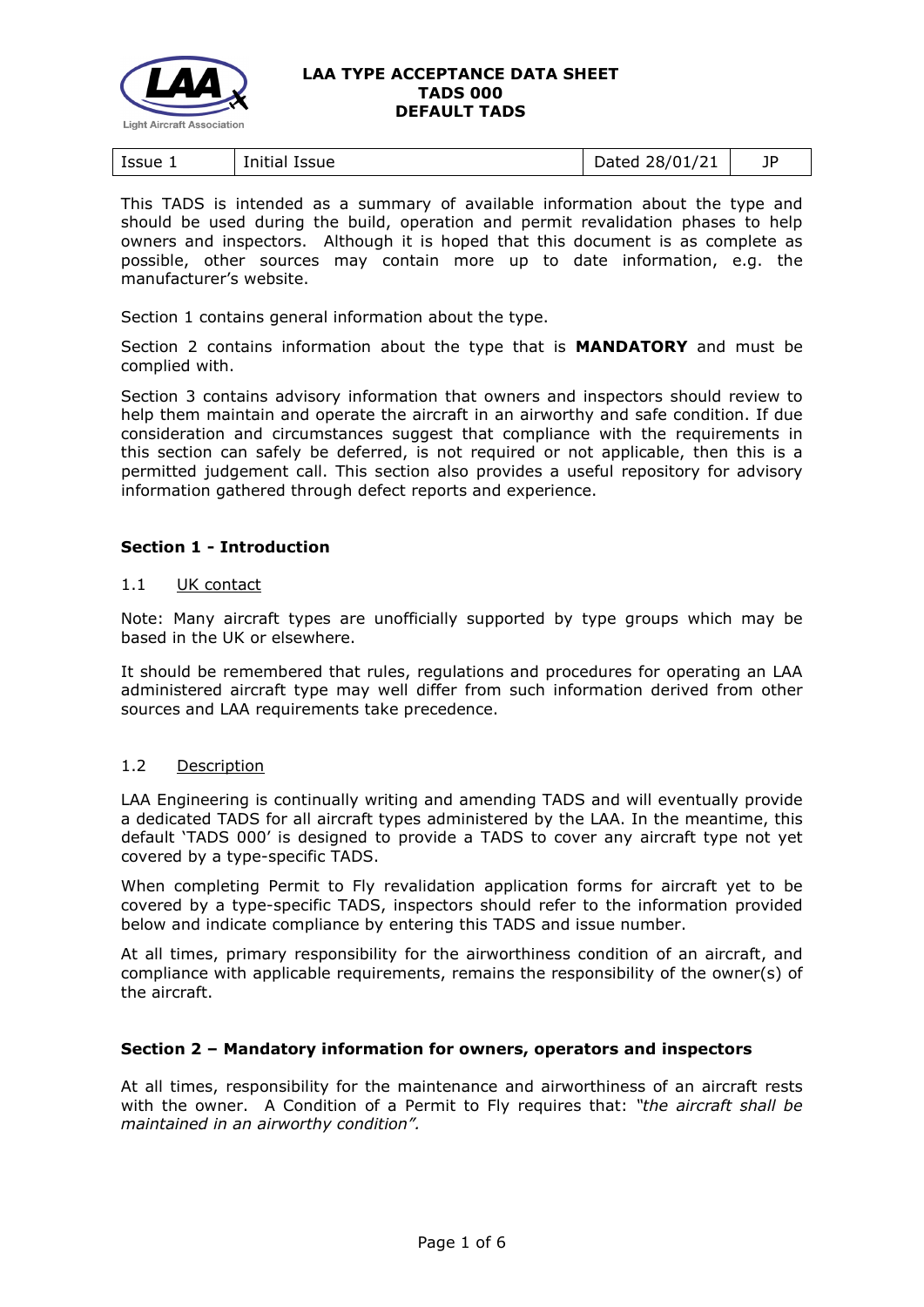

# 2.1 Fast Build Kit 51% Compliance

Type specific.

## 2.2 Build Manual

Type specific.

# 2.3 Build Inspections

Type specific.

### 2.4 Flight Manual

Wherever possible, refer to manufacturer-issued Flight Manual, Pilot Operating Handbooks, Pilot's Notes etc.

Note: The information presented on the LAA Operating Limitations document for LAA administered aircraft take precedence over information from other sources.

### 2.5 Maintenance Schedule

Owners and inspectors must refer to the specific aircraft's Operating Limitations document to determine whether compliance with a particular maintenance program is specified as a condition of the Permit to Fly, and if so, ensure that this is satisfied.

In the absence of any specific 'mandatory' maintenance program being specified, the aircraft must be maintained in an airworthy condition following aeronautical standard good practice. There is a wealth of useful information and guidance on this subject provided with the [Technical Leaflets](http://www.lightaircraftassociation.co.uk/engineering/technical_leaflets.html) presented on the LAA website.

The CAA [CAP 411 Light Aircraft Maintenance Schedule](http://www.lightaircraftassociation.co.uk/engineering/TADs/000/CAP411%20Fifth%20Edition%20April%202005.PDF) provides a useful guide to aircraft maintenance, along with the LAA Generic Maintenance Schedule.

Refer to LAA Technical Leaflet [TL 2.19: LAA Generic Maintenance Schedule](http://www.lightaircraftassociation.co.uk/engineering/TechnicalLeaflets/Operating%20An%20Aircraft/TL%202.19%20The%20LAA%20Generic%20Maintenance%20Schedule.pdf) and also to the [Aircraft Maintenance](http://www.lightaircraftassociation.co.uk/engineering/Maintenance/Aircraft_Maintenance.html) section of the LAA website.

Manufacturer's manuals and service information should be consulted where available.

Refer also to the relevant **Engine TADS** for manufacturer's maintenance information.

### 2.6 Airworthiness Directives

Airworthiness Directives are mandatory for any aircraft of a type that previously held a Certificate of Airworthiness. Refer to [CAA MPD 1995-001 R5.](http://www.lightaircraftassociation.co.uk/engineering/TADs/000/MPD%201995-001%20R5.pdf)

For amateur-built aircraft the LAA recommends that owners and inspectors take the technical content of Airworthiness Directives into consideration and determine whether compliance would be appropriate.

Airworthiness Directives will be applicable when issued by the aircraft type's State of Design and State of Registration. Possible sources of relevant Airworthiness Directives are: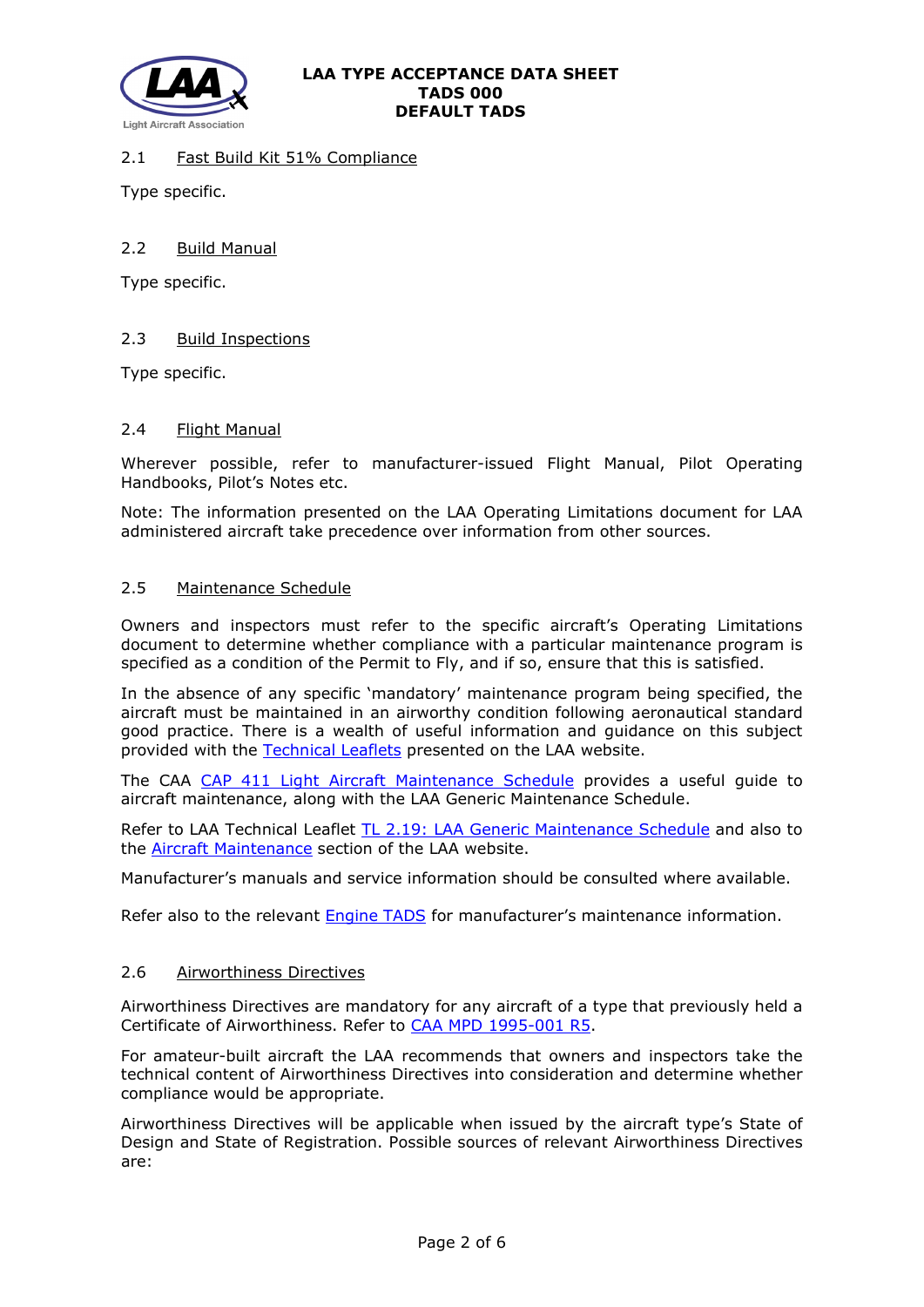

| Country        | National Aviation Authority Airworthiness Directive Link |  |  |
|----------------|----------------------------------------------------------|--|--|
| Argentina      | <b>National Civil Aviation Administration</b>            |  |  |
| Australia      | <b>Civil Aviation Safety Authority (CASA)</b>            |  |  |
| <b>Brazil</b>  | Agencia Nacional de Aviacao Civil (ANAC)                 |  |  |
| Canada         | <b>Transport Canada Civil Aviation</b>                   |  |  |
| Czech Republic | <b>Civil Aviation Authority of the Czech Republic</b>    |  |  |
| Europe         | <b>European Union Aviation Safety Agency (EASA)</b>      |  |  |
| France         | <b>Civil Aviation Safety Organisation (OSAC)</b>         |  |  |
| Germany        | Luftfahrt-Bundesamt (LBA)                                |  |  |
| Iceland        | <b>Icelandic Transport Authority</b>                     |  |  |
| Israel         | <b>Civil Aviation Authority Israel (CAAI)</b>            |  |  |
| Italy          | <b>Italian Civil Aviation Authority (ENAC)</b>           |  |  |
| Japan          | <b>Civil Aviation Bureau</b>                             |  |  |
| Maldives       | <b>Maldives Civil Aviation Authority</b>                 |  |  |
| Malta          | <b>Transport Malta</b>                                   |  |  |
| New Zealand    | <b>Civil Aviation Authority of New Zealand</b>           |  |  |
| Poland         | Urzad Lotnictwa Cywilnego (ULC)                          |  |  |
| Russia         | Federal Air Transport Agency (Rosaviatsia)               |  |  |
| Spain          | Agencia Estatal de Seguridad Aera (AESA)                 |  |  |
| Sweden         | <b>Transport Styrelsen</b>                               |  |  |
| Switzerland    | <b>Federal Office of Civil Aviation (FOCA)</b>           |  |  |
| United Kingdom | <b>Civil Aviation Authority</b>                          |  |  |
| <b>USA</b>     | <b>Federal Aviation Authority</b>                        |  |  |

# 2.7 Mandatory Permit Directives

A check should be made to ensure that all applicable Mandatory Permit Directives have been satisfied.

Refer to the CAA MPD lists accessed from the links below and also check the LAA Technical Leaflet TL 2.22 for non type-specific MPDs.

| Reference ID            | Date      | Description                                      |
|-------------------------|-----------|--------------------------------------------------|
| <b>CAP 661</b>          | 31 Jan 12 | MPDs issued up to and including 30 Jan 12        |
| <b>CAA List of MPDs</b> | Current   | Current listing of MPDs                          |
| <b>LAA TL 2.22</b>      | 01 Oct 19 | Technical Leaflet listing non type-specific MPDs |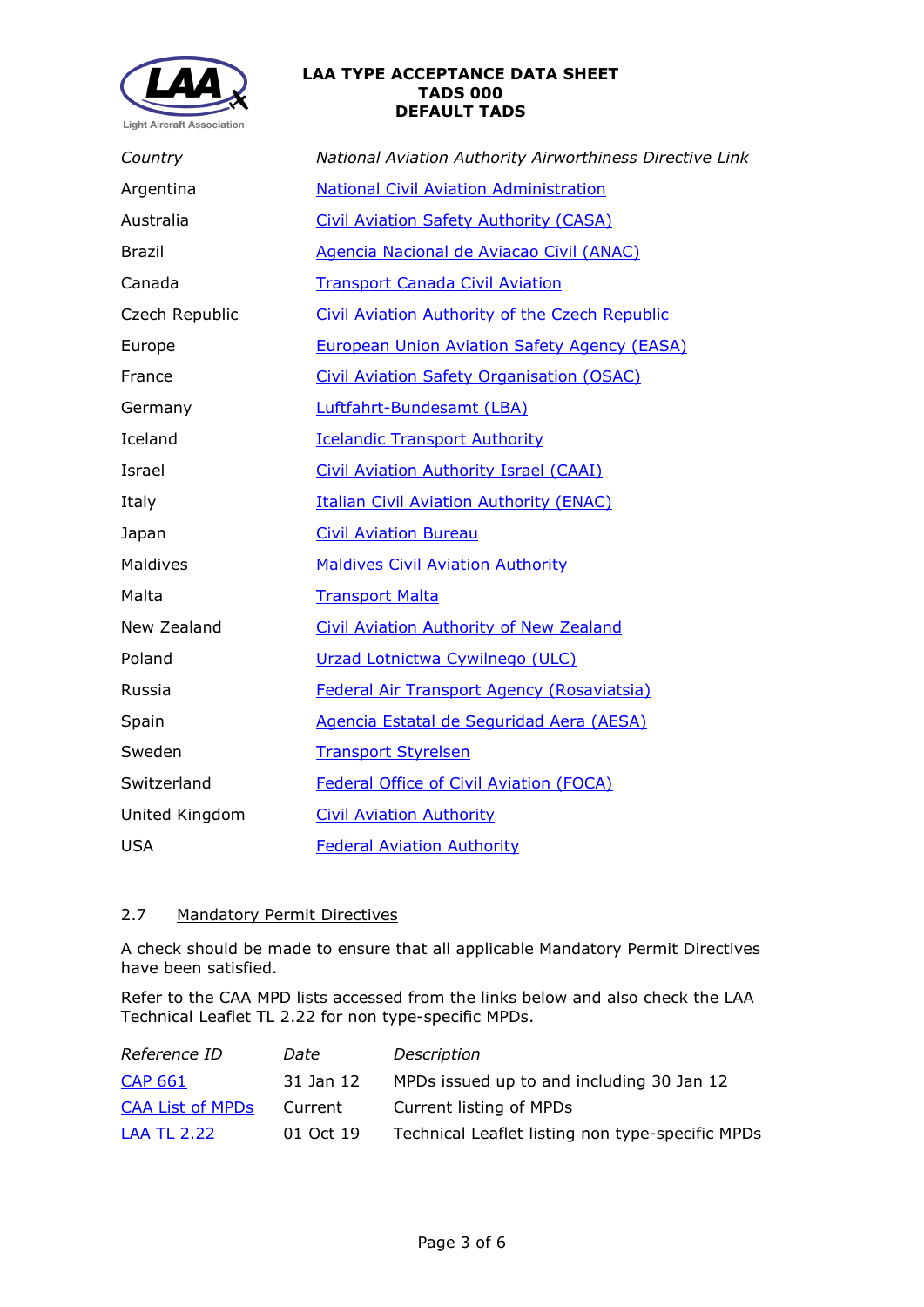

# 2.8 LAA Required Modifications (including LAA issued AILs, SBs, etc)

LAA issued mandatory modification requirements are type specific.

Check the [Airworthiness Alert](http://www.lightaircraftassociation.co.uk/engineering/Airworthiness/home_page_airworthiness.html) section of the LAA website for a listing of Airworthiness Alerts. Airworthiness Information Leaflets will be linked from within the relevant [Airworthiness Alert.](http://www.lightaircraftassociation.co.uk/engineering/Airworthiness/home_page_airworthiness.html)

### 2.9 Additional engine operating limitations to be placarded or shown by instrument markings

Notes:

Refer to the specific engine manufacturer's latest documentation for the definitive parameter values and recommended instruments.

Where an instrument is not fitted, the limit need not be displayed.

### 2.10 Control surface deflections

Control surface deflections are type specific. Refer to relevant manufacturer's data wherever possible and/or the relevant Type Certificate Data Sheet.

### 2.11 Operating Limitations and Placards

Owners and inspectors must consult the specific aircraft's Operating Limitations document to determine that the aircraft's cockpit and instruments are fully and correctly placarded and marked.

Further advice is provided in LAA Technical Leaflet [TL 2.11: Aircraft Placards, Labels](http://www.lightaircraftassociation.co.uk/engineering/TechnicalLeaflets/Operating%20An%20Aircraft/TL%202.11%20Placards%20and%20Labels.pdf)  [and Registration Markings](http://www.lightaircraftassociation.co.uk/engineering/TechnicalLeaflets/Operating%20An%20Aircraft/TL%202.11%20Placards%20and%20Labels.pdf) available on the [Technical Leaflets](http://www.lightaircraftassociation.co.uk/engineering/technical_leaflets.html) section of the LAA website.

Note: that the wording on an individual aircraft's Operating Limitations document takes precedence, if different from information derived from any other source.

Additional Placards for all aircraft:

"Occupant Warning - This Aircraft has not been Certificated to an International Requirement"

A fireproof identification plate must be fitted to fuselage, engraved or stamped with aircraft's registration letters.

### 2.12 Maximum permitted empty weight

Refer to the specific aircraft's LAA issued Operating Limitations document and, for microlight aircraft, [TL 3.16.](http://www.lightaircraftassociation.co.uk/engineering/TechnicalLeaflets/Mods%20and%20Repairs/TL%203.16%20Weight%20and%20Balance%20Guidance%20Notes.pdf)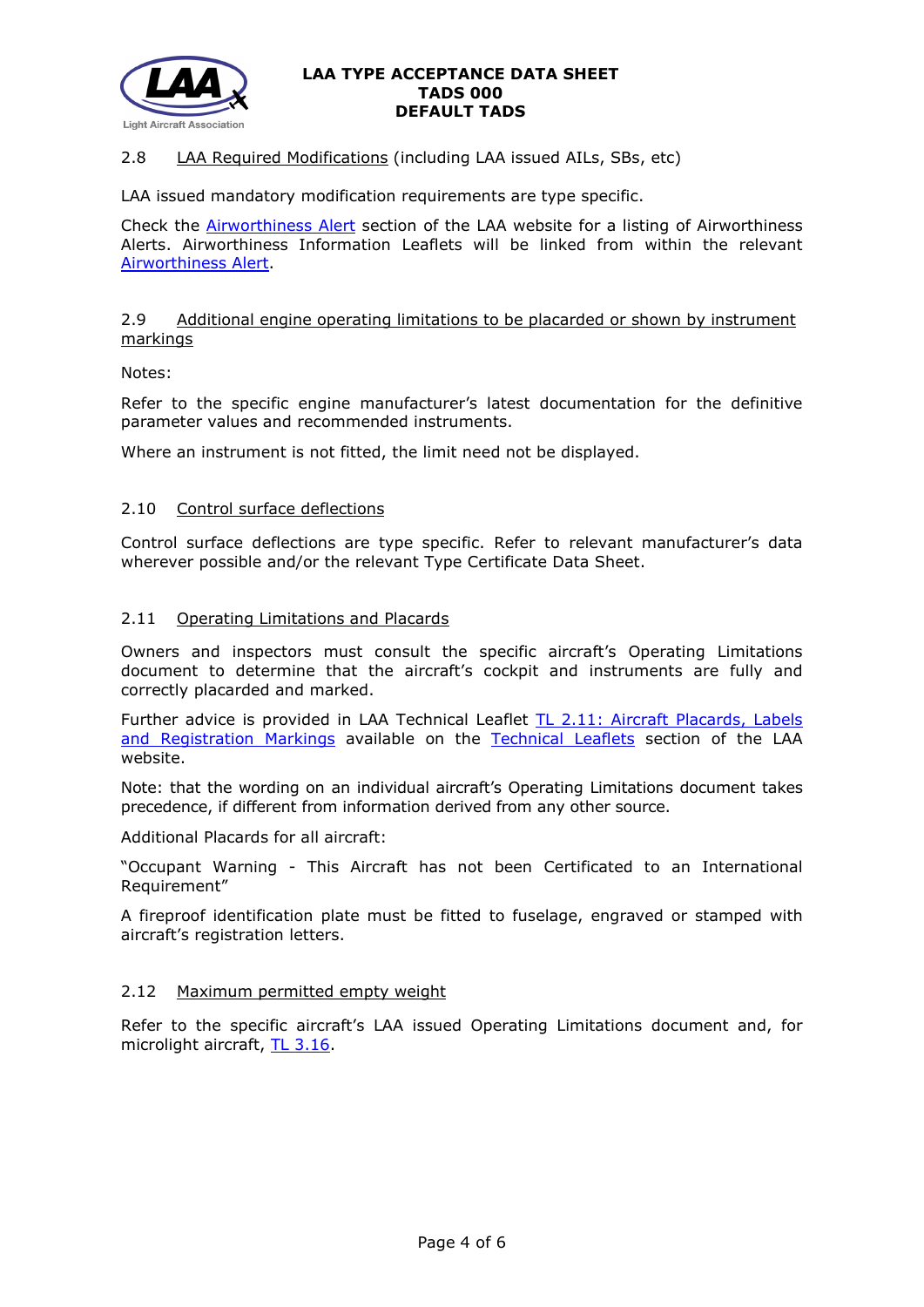

### **Section 3 – Advice to owners, operators and inspectors**

### 3.1 Maintenance Manual

Owners and inspectors must refer to the specific aircraft's Operating Limitations document to determine whether compliance with a particular maintenance program is specified as a condition of the Permit to Fly, and if so, ensure that this is satisfied.

In the absence of any specific 'mandatory' maintenance program being specified, the aircraft must be maintained in an airworthy condition following aeronautical standard good practice. There is a wealth of useful information and guidance on this subject provided with the [Technical Leaflets](http://www.lightaircraftassociation.co.uk/engineering/technical_leaflets.html) presented on the LAA website.

The CAA [CAP 411 Light Aircraft Maintenance Schedule](http://www.lightaircraftassociation.co.uk/engineering/TADs/000/CAP411%20Fifth%20Edition%20April%202005.PDF) provides a useful guide to aircraft maintenance, along with the LAA Generic Maintenance Schedule.

Refer to LAA Technical Leaflet [TL 2.19: LAA Generic Maintenance Schedule](http://www.lightaircraftassociation.co.uk/engineering/TechnicalLeaflets/Operating%20An%20Aircraft/TL%202.19%20The%20LAA%20Generic%20Maintenance%20Schedule.pdf) and also to the [Aircraft Maintenance](http://www.lightaircraftassociation.co.uk/engineering/Maintenance/Aircraft_Maintenance.html) section of the LAA website.

Manufacturer's manuals and service information should be consulted where available.

Refer also to the relevant [Engine TADS](http://www.lightaircraftassociation.co.uk/engineering/engine_datasheets.html) for manufacturer's maintenance information.

### 3.2 Manufacturer's/Standard Options

Type specific.

### 3.3 Manufacturer's Information (including Service Bulletins, Service Letters, etc)

In the absence of any over-riding LAA classification, inspections and modifications published by the type manufacturer should be satisfied according to the recommendation of the manufacturer.

It is the owner's responsibility to be aware of and supply such information to their Inspector.

Note: For ex-certified aircraft, the named Type Certificate Holder often changes from the original manufacturer.

#### 3.4 Special Inspection Points

Type specific.

3.5 Operational Issues

Type specific.

### 3.6 Standard Modifications

Type specific.